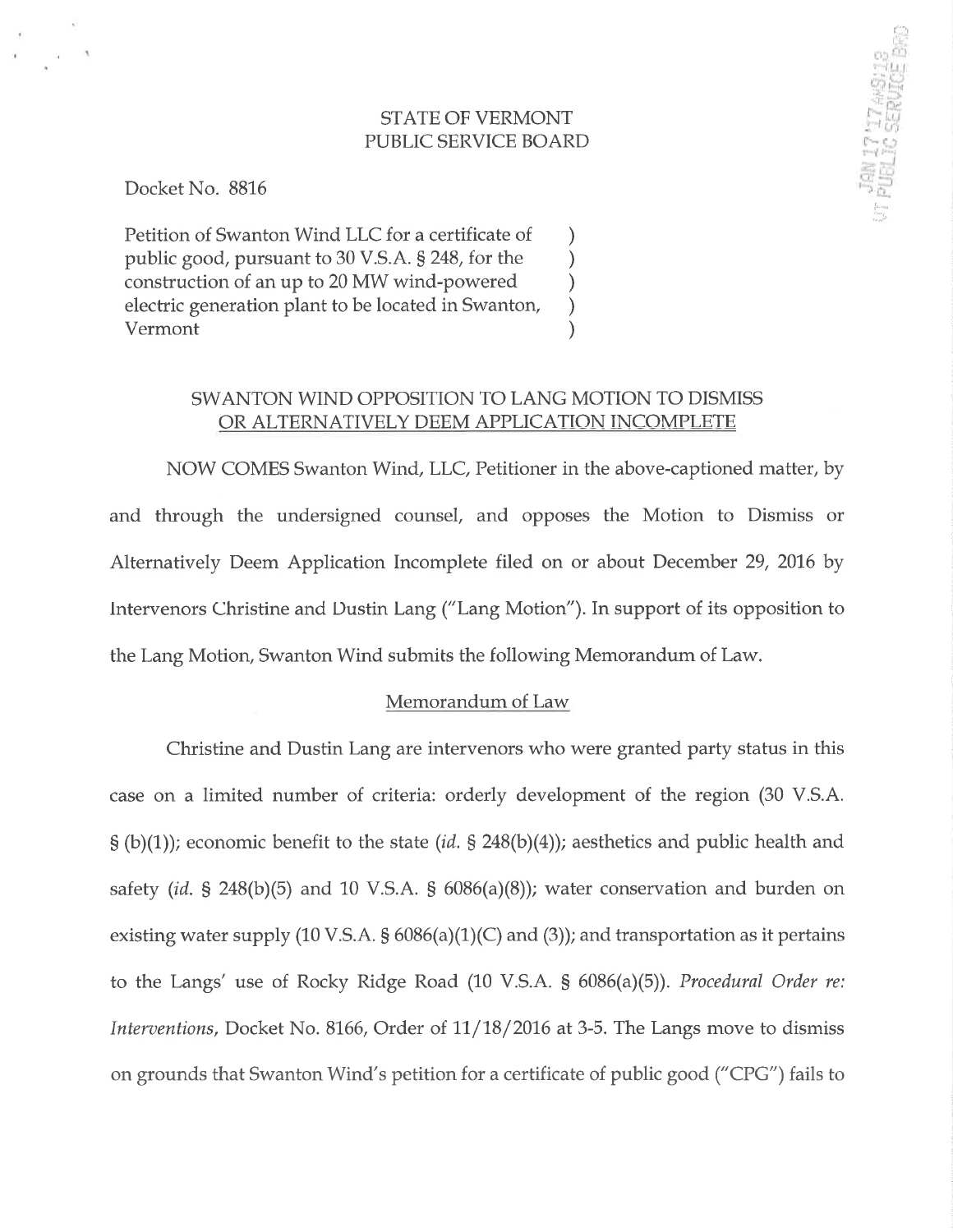state a claim upon which relief may be granted per V.R.C.P. 12(b)(6). Alternatively, the Langs ask the Board to deem the petition incomplete because, they claim, (1) certain adjoining landowners did not receive notice of the petition as required by public Service Board Rule 5.402; (2) the petition fails to show site control and does not identify the parcels or the owners of the parcels that will be used for construction and operation of the project; (3) the petition lacks evidence on need (30 V.S.A. § 248(b)(2)), greenhouse gas emissions (id. § 248(b)(5)), and the alternatives considered per Rule 5.402(A)(4). Lang Motion at 2-11. Swanton Wind addresses each of the Langs' arguments in turn below.

# Petition States A Claim Upon Which The Board Ma I. The Langs' Motion To Dismiss Must Be Denied Because Swanton Wind's

Rule 12(b)(6) of the Vermont Rules of Civil Procedure, applicable to public Service Board proceedings per Pubtic Service Board Rule 2.103, allows the Board to dismiss <sup>a</sup> petition if the Board finds that "there exist no facts or circumstances that would entitle the [petitioner] to relief." Richards v. Town of Norwich, 169 Vt. 44, 48-49, 726 A.2d 81, 85 (1999). Because a Rule 12(b)(6) motion tests the law of a petitioner's claim and not the facts supporting it, the Board must accept as true all facts in the petitioner's pleadings and all reasonable inferences that may be derived therefrom, and it must disregard all contrary or contradictory assertions by the opposing party Powers  $v$ . Office of Child Support, 173 Vt. 390, 395, 795 A.2d 1259, 1263 (2002); Town of Norwich, 169 Vt. at 48-49. Under this controlling standard, the Board must deny the Langs' Motion to Dismiss.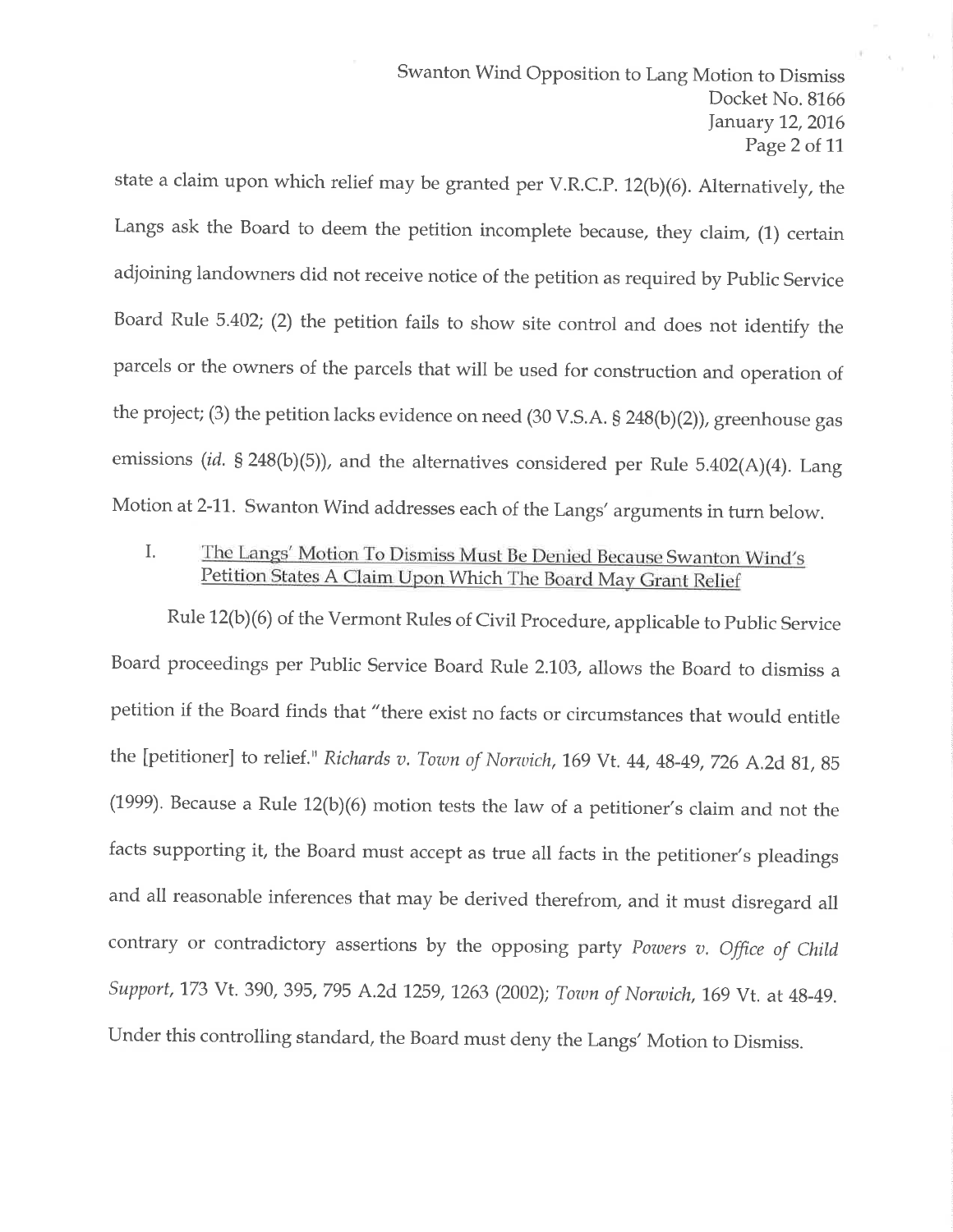Swanton Wind Opposition to Lang Motion to Dismiss Docket No. 8166 January 12, 2016 Page 3 of 1L

Swanton Wind's petition contains the factual allegations necessary to state a claim under Section  $248(a)(2)(A)$  of Title 30. See 30 V.S.A. §  $248(a)(2)(A)$  (requiring a CPG prior to site preparation or construction of a grid-connected electric generation facility). The petition describes Swanton Wind's proposed electric generation project: an up to 20 MW, <sup>7</sup>turbine project, with turbines having a maximum hub height of 96 meters above ground level ("AGL"), a maximum rotor diameter of 116 meters, and a maximum height of 499 feet AGL at the highest point. Swanton Wind Petition at  $\P$  $I$  2, 4. The petition describes the project's components to include "an underground electrical line between the wind turbines; an overhead line from the wind turbines to the point of interconnection with an existing Green Mountain Power 34.5 kV electric line; communications, electrical and meteorological equipment and associated cabling; an improved and new access road and crane path from Rocky Ridge Road to the Project Site and between the wind turbines; and a small structure to enclose Supervisory Control and Data Acquisition ("SCADA") equipment." Id. at  $\P$  4. Swanton Wind's petition was accompanied by prefiled testimony from 17 witnesses and more than 50 exhibits, including civil engineering drawings showing the location of project components. The testimony and exhibits together address each of the applicable Section 248(b) criteria. See 30 V.S.A. S 248(b) (enumerating the substantive review criteria applicable to a proposed electric generating plant). In addition, Swanton Wind filed a Rule  $5.402(C)(1)(e)$  index with the petition to help guide review of the materials according to the statutory criteria.

 $\frac{1}{2}$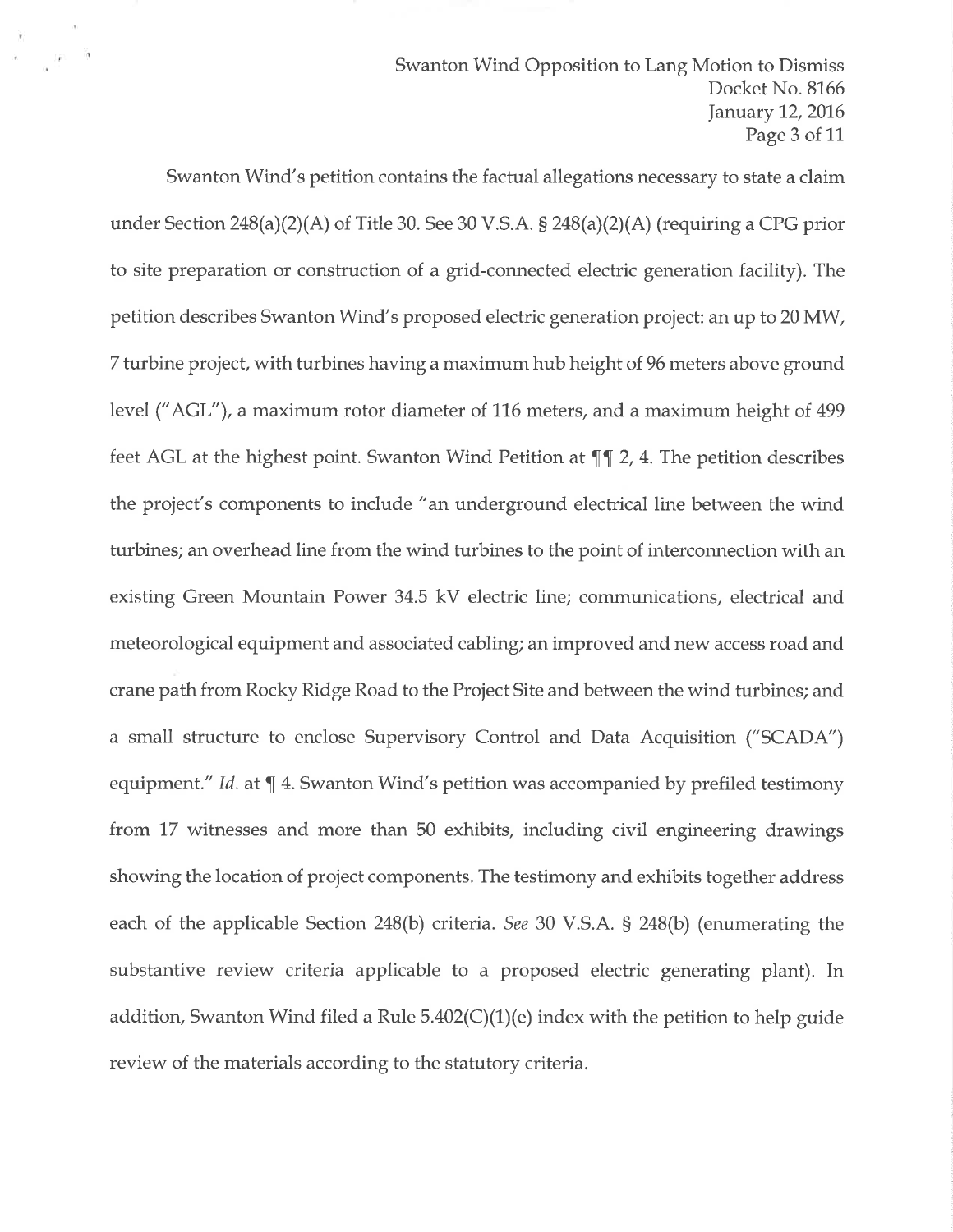Therefore, accepting as true the facts in Swanton Wind's petition and supporting prefiled evidence, the petition plainly states a claim for relief that only the Public Service Board may grant, namely a Section 248 CPG authorizing the construction of the Swanton Wind Project. 30 V.S.A. § 248. Accordingly, dismissal under Rule 12(b)(6) is not appropriate and the Board must deny the Langs' motion.

#### Swanton Wind's Petition Was Complete When Filed, But An Opportunity To Cure Per Board Rule 2.208 Is Required If The Board Finds Otherwise il.

In the alternative to dismissal under Rule 12(b)(6), the Langs move for a Board determination under Board Rule 2.208 that Swanton Wind's petition was incomplete when filed on September 9, 2016. Lang Motion at 2-11. Board Rule 2.208 gives the Board discretion to reject "substantially defective or insufficient filings," meaning filings that do not include "all material information required by statute or rule." Pub. Serv. Bd. R. 2.208. The Board also has the discretion under Rule 2.208 to allow a reasonable opportunity to cure any insufficiency or defect in a filing if doing so will not "unreasonably adversely affect the rights of any party." Id. As described in more detail below, Swanton Wind's petition was complete when filed. Flowever, if the Board finds any deficiency in notice or identifies material omissions from the filing, the Board should allow Swanton Wind an opportunity to cure through a supplemental filing as Rule 2.208 allows.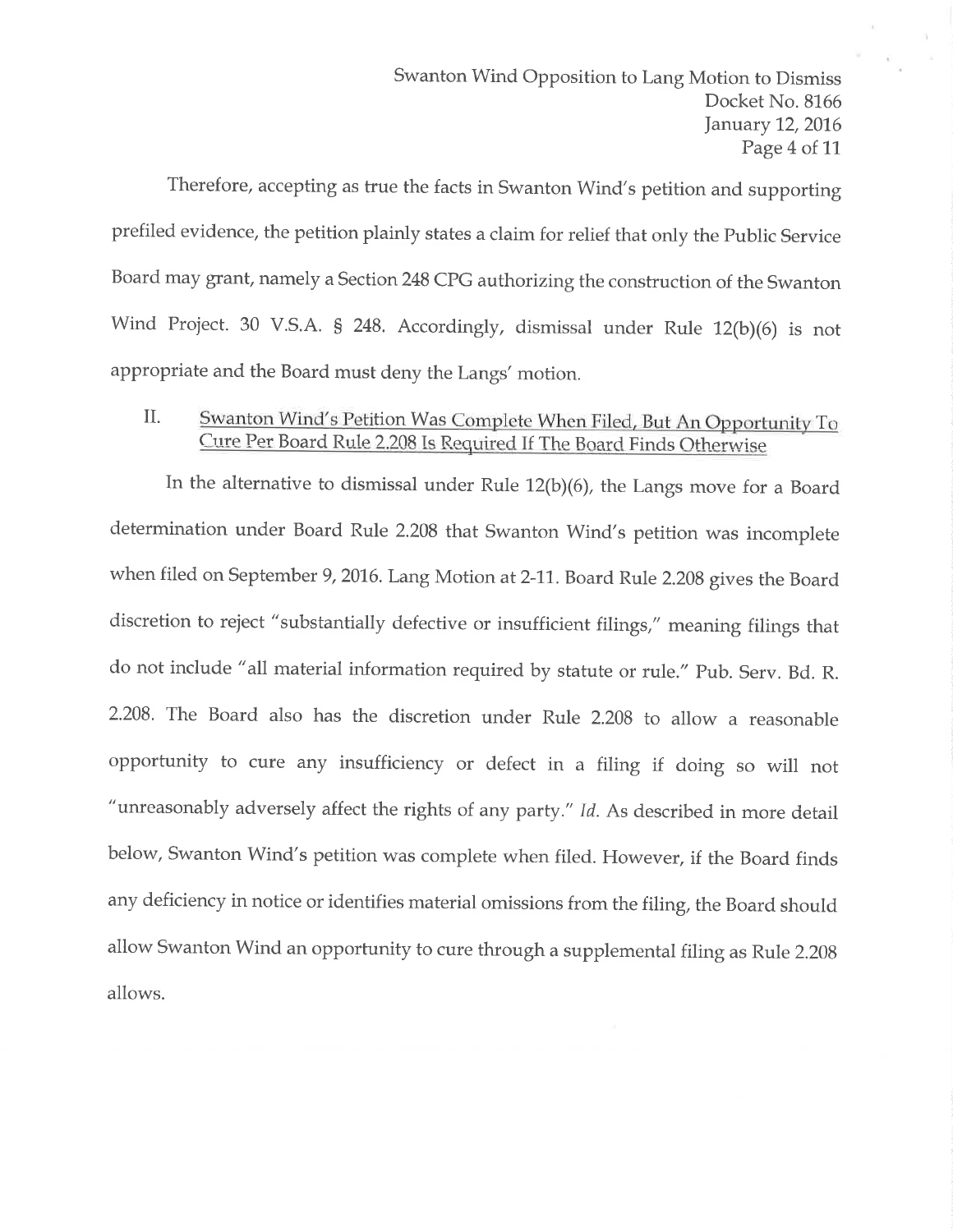Swanton Wind Opposition to Lang Motion to Dismiss Docket No. 8166 January 12, 2016 Page 5 of 11

## A. Any Defect In Notice To Adjoining Landowners Has Been Cured

 $\sim 100$ 

The Langs point out that two adjoining landowners were omitted from the list of adjoining landowners entitled to notice of the filing under the Board's Rules. Lang Motion at 2-3. The landowners own parcels located on Ruths Drive, across Sheldon Road. Swanton Wind agrees that these landowners were inadvertently omitted from the adjoining landowner list and appreciates the error being brought to its attention. A notice of the filing has now been sent to these landowners, a copy of which is attached. Swanton Wind has cured any defect in notice and the Langs' motion must be denied.

## B. Easement Holders And Owners Of Conservation Rights Are Not "Fee Simple" Owners Entitled To Notice As Adjoining Landowners

The Langs also claim that Swanton Wind failed to notify owners of development rights and conservation easements in adjoining lands and a portion of a host parcel. Lang Motion at 4. They argue that owners of development rights and conservation easements are also fee simple owners of the property and are "adjoining landowners" within the meaning of Board Rule 5.402(B). Lang Motion at 4. See Pub. Serv. Bd. R. 5.402(B) (defining an "adjoining landowner" for purposes of notice of a Section 248 petition as the fee simple owner of the adjoining land). Significantly, the Langs offer no legal authority to support their argument, except to state that Title 10, chapter 155 authorizes "[s]uch transfers of less than fee simple ownership" to implement State conservation objectives. Lang Motion at 4 (emphasis added). The Langs thus appear to acknowledge what is axiomatic: the owner of conservation rights does not own the conserved property in fee simple because less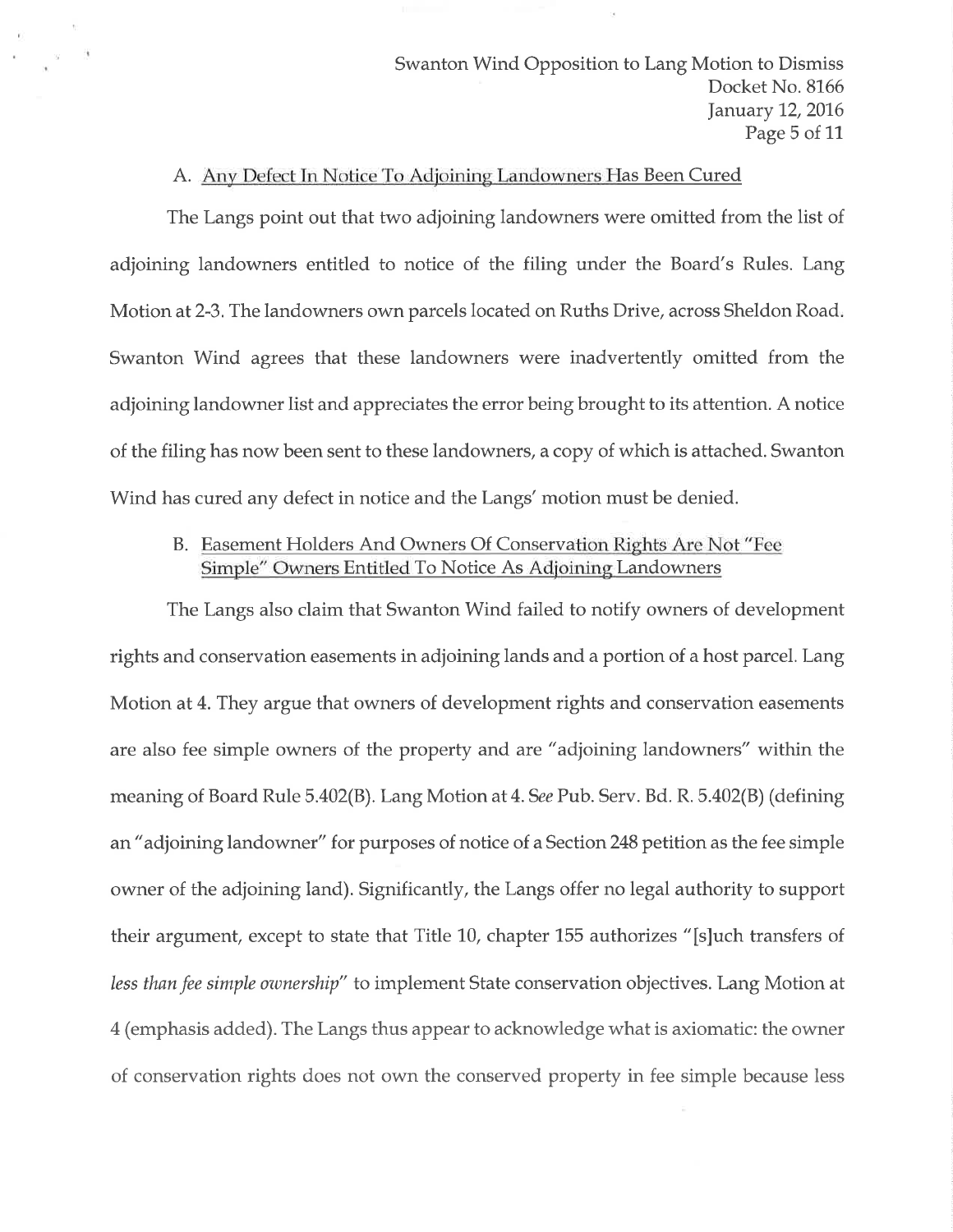than a fee simple interest is conveyed. Swanton Wind did not err by omitting easement holders and owners of conservation rights from the list of adjoining landowners in this case as they are not the fee simple owners of the land and are not, therefore, adjoining landowners under the Board's rule. The Langs' motion must be denied.<sup>1</sup>

## C. Site Control

The Langs argue that Swanton Wind's petition was incomplete because it did not include any evidence of site control to establish that Swanton Wind has the legal right to build the project in the proposed location on Rocky Ridge. Lang Motion at 5. They assert that "[f]ailure to identify the project locus parcel and to identify the owners of that parcel circumvents the notice requirements of 30 V.S.A. S 248 and fails to provide the Board with sufficient information to understand the project proposal." Id. at 7. The Langs go even further by arguing that without evidence of site control over the land proposed for use by the project, Swanton Wind lacks standing to bring the petition and the Board lacks jurisdiction to adjudicate it, Id,

The Langs' site control argument is not supported existing law, law that the Langs do not even acknowledge in their motion. Nearly forty (40) years ago, the Vermont Supreme Court reaffirmed that property rights are not an issue for consideration in

<sup>&</sup>lt;sup>1</sup> Any error in notice cannot be considered material to Swanton Wind's petition because, as explained in the next section, property rights are not an issue in these proceedings. The Vermont Supreme Court made this clear decades ago: "Individual property rights not being at iszue, they are not a basis for any special recognition of the property owners, nor do they support any special consideration for their protection in these proceedings. In short, they are irrelevant and cannot be the basis for inadequate notice based on those special concerns." Vt. Elec. Co. v. Bandel, 135 Vt. 141, 145, 375 A.2d 975, 978 (1977).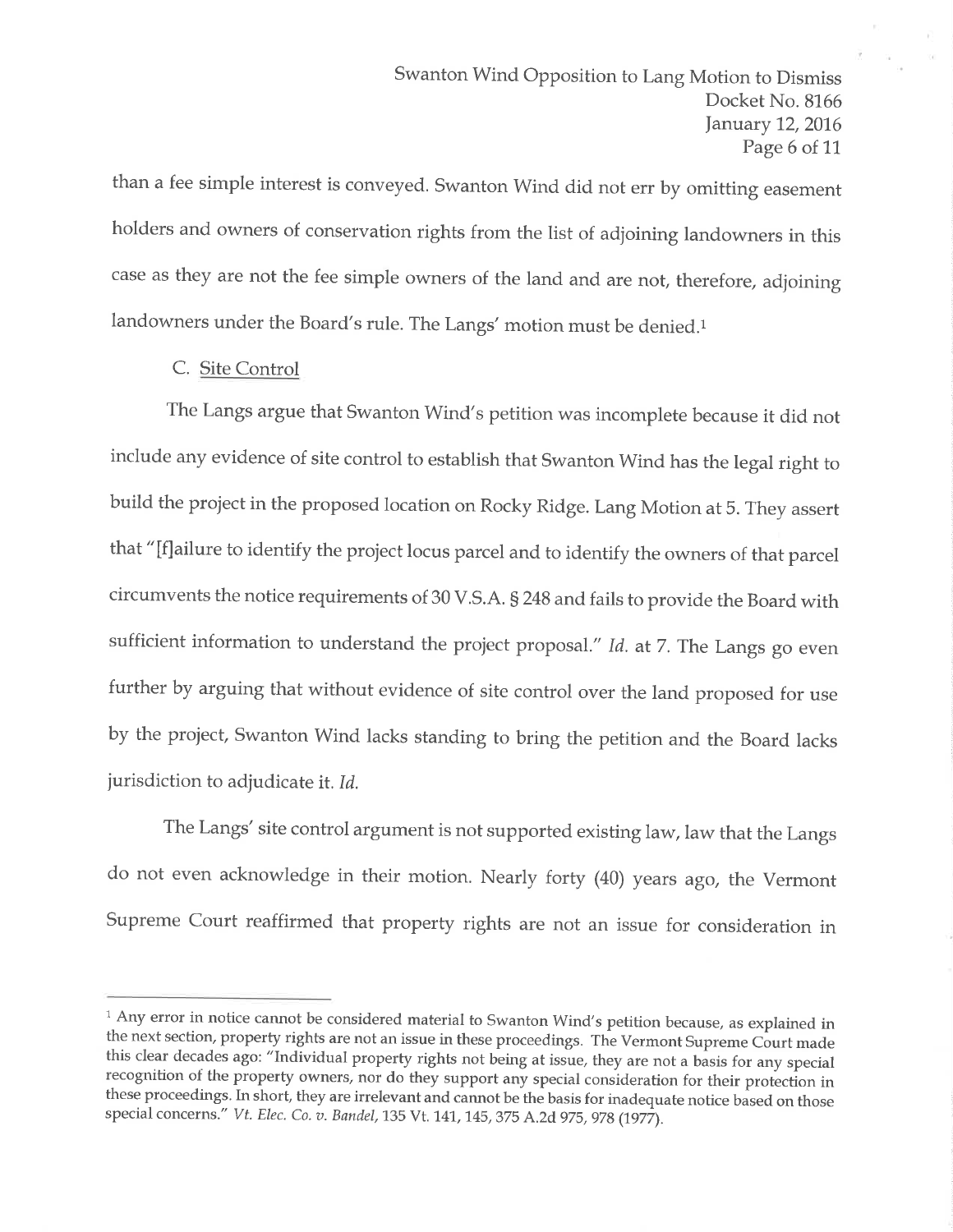Section 248 proceedings. Vt. Elec. Co. v. Bandel, 135 Vt. 141, 145, 375 A.2d 975, 978 (1977). In fact, at that time, the Court "consider[ed] it settled law that proceedings under <sup>30</sup> V.S.A. S 248 relate only to the issue of public good, not the interests of private landowners who are or may be involved." Id. (emphasis added). Section  $248(b)$  lays out the review criteria that the Board must utilize when considering a request for a CPG and those criteria do not include proof of site control.

That proof of site control is not an element of Section 248 is apparent from the statute itself. Section  $248(a)(2)(B)$  prohibits a company from exercising eminent domain ovet property needed to construct an electric generation or transmission project unless and until the Board finds the proposed project satisfies the Section 248(b) criteria and issues the project a CPG. 30 V.S.A.  $\S$  248(a)(2)(B). Thus, Section 248 by its own terms does not make site control an element that must be satisfied to obtain a CPG.

The Langs alternatively argue that the Board's interconnection rule (Rule 5.500) requires proof of site control. Lang Motion at 7-8. See Pub. Serv. Bd. R. 5.504(B)(2). While true, the point is irrelevant because this proceeding arises under Section 248 of Title 30, not Rule 5.500, and site control is not an issue under well settled law. Moreover, the Langs are without standing to enforce the interconnection rule because they have no legal interest at stake in the rule's enforcement generally, and in this case specifically they were denied party status on the question of electric system stability and reliability, the criteria relevant to interconnection. Procedural Order re: Interventions, Docket No. 8166, Order of  $11/18/2016$  at 3-5. Since site control is not an element of Section 248 and the Langs lack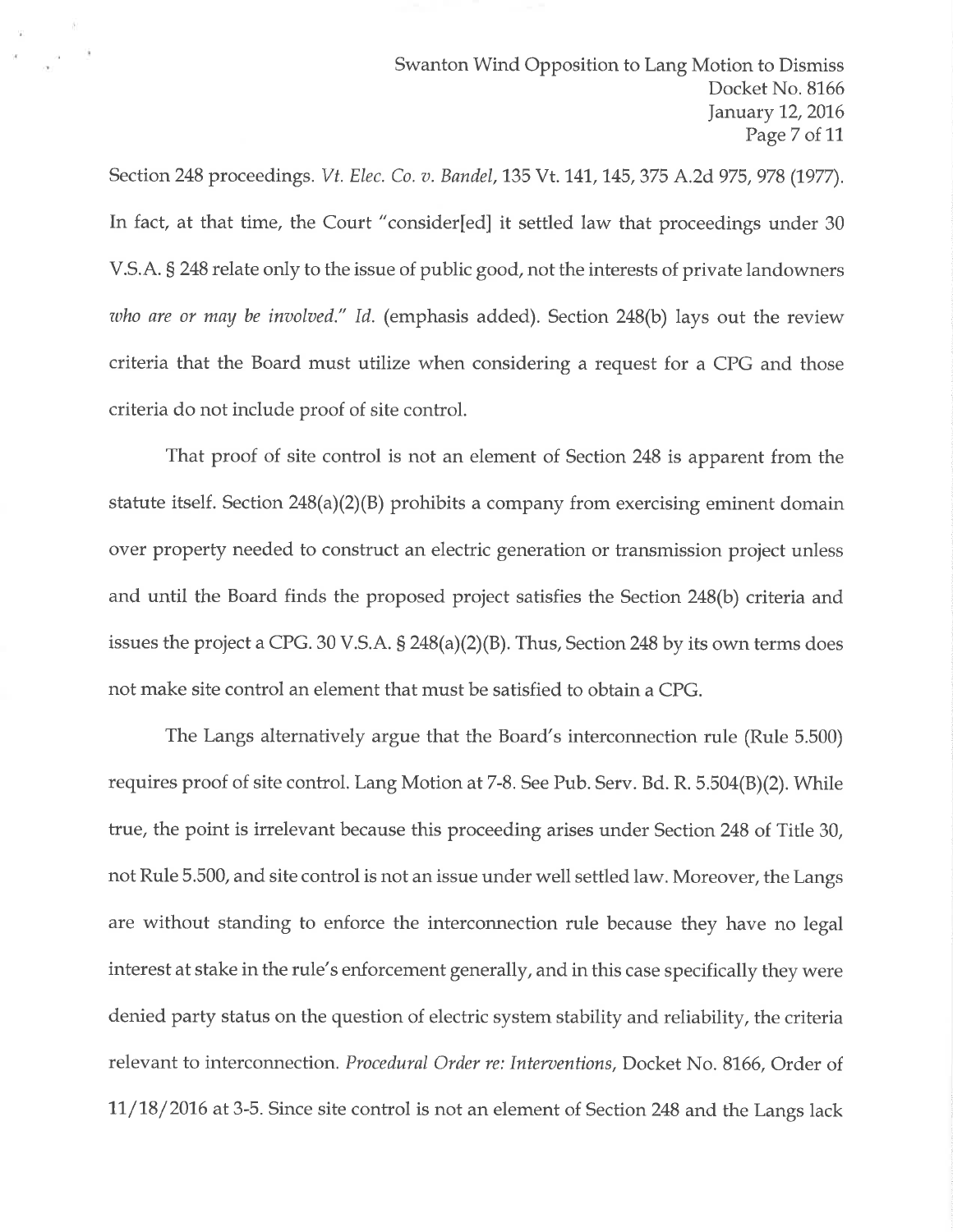standing on interconnection issues, the Board should reject their motion to find the petition deficient.

# D. The Project Location Is Well Documented In The CPG Petition Ma

The Langs also claim that Swanton Wind's petition contains insufficient information about the location of the land on which the project is proposed, thereby leaving the Board with "inadequate information for review of the project." Lang Motion at 5. The claim is without merit.

The locus of the land to be used for the project is clearly identified on the site plans offered as Exhibit SW-IAJ-2. The information on these plans provides specific locational information, including the latitude and longitude of the project. See Exhibit SW-IAJ-2 at 1. Exhibit SW-lAI-2also shows the project location on a USGS map that depicts the project layout in the context of surrounding communities. Id. Next to the USGS map is second map that is overlaid on an orthophoto with the project parcels'boundaries shown, along with the project's latitude and longitude (again). Id.

In addition to the site plans, the project location is discussed and depicted in other exhibits, such as the Natural Resource Assessment (Exhibit SW-DB-2), archeology report (Exhibit SW-EC-3), and FAA No Hazard Determinations (Exhibit SW-RD-3), among others. There is simply no basis for the Langs to claim that the petition lacks sufficient locational information about the project and the property that will host it. The Langs' motion to find the petition deficient under Board Rule 2.208 must be denied.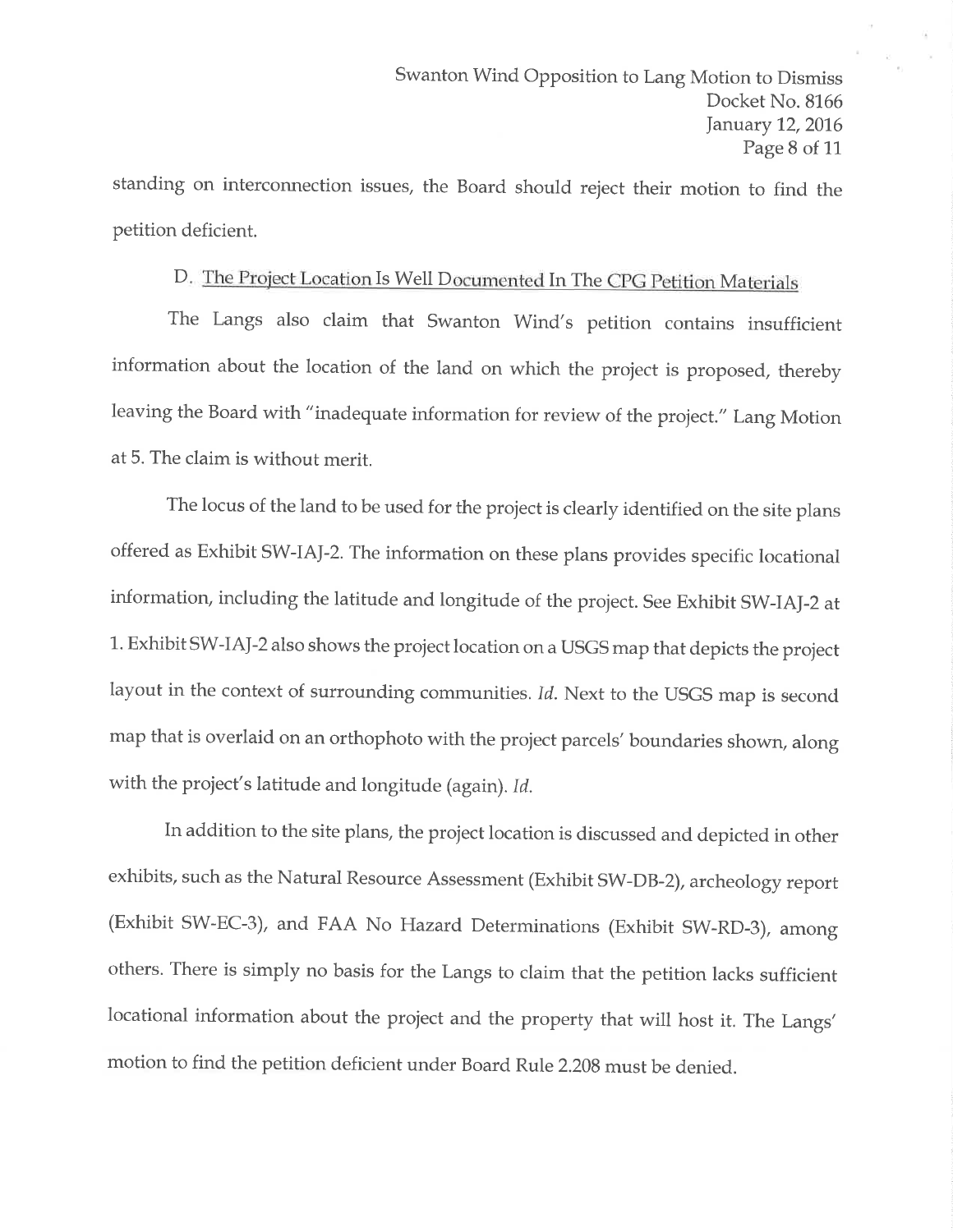## E. Swanton Wind's Petition Is Not Deficient As It Includes Prefiled Evidence On Need. Greenhouse Gas Emissions, And Alternatives

The Langs next argue that the petition is deficient because it does not contain evidence on three required criteria: need under 30 V.S.A. S 248(b)(2), greenhouse gas emissions under 30 V.S.A.  $\S$  248(b)(5), and alternatives under Public Service Board Rule  $5.402(A)(4)$ . Lang Motion at 9-11. The argument is, again, without merit. The Langs may not agree with the persuasiveness or weight to be accorded the evidence, but Swanton Wind's petition provides evidence on all three issues, two of which the Langs have no standing to raise because they are outside the scope of the Langs' intervention.

#### $Need - Section 248(b)(2)$

Need for the project under Section 248(b)(2) is addressed in the testimony of John Zimmerman. Zimmerman pf. at 5-13. The Langs do not have standing on this issue as the scope of their intervention does not include this criterion. Procedural Order re: Interventions, Docket No. 8166, Order of 11/18/2016 at 3-5. In any event, Swanton Wind's September 9 filing made a prima facie case on the need criterion. Mr. Zimmerman's testimony identifies the need for renewable power locally and regionally, discusses utility integrated resource plans that identify the future need for renewable energy to meet their demand, and addresses the need identified in the Vermont Electric Plan for locally produced renewable energy. Zimmerman pf. at5-13; Exhibit SW-IZ-3. Mr. Zimmerman also testifies that the state and region's need for renewable energy cannot be met by conservation or load management measures. Zimmerman pf. at 6. Swanton Wind's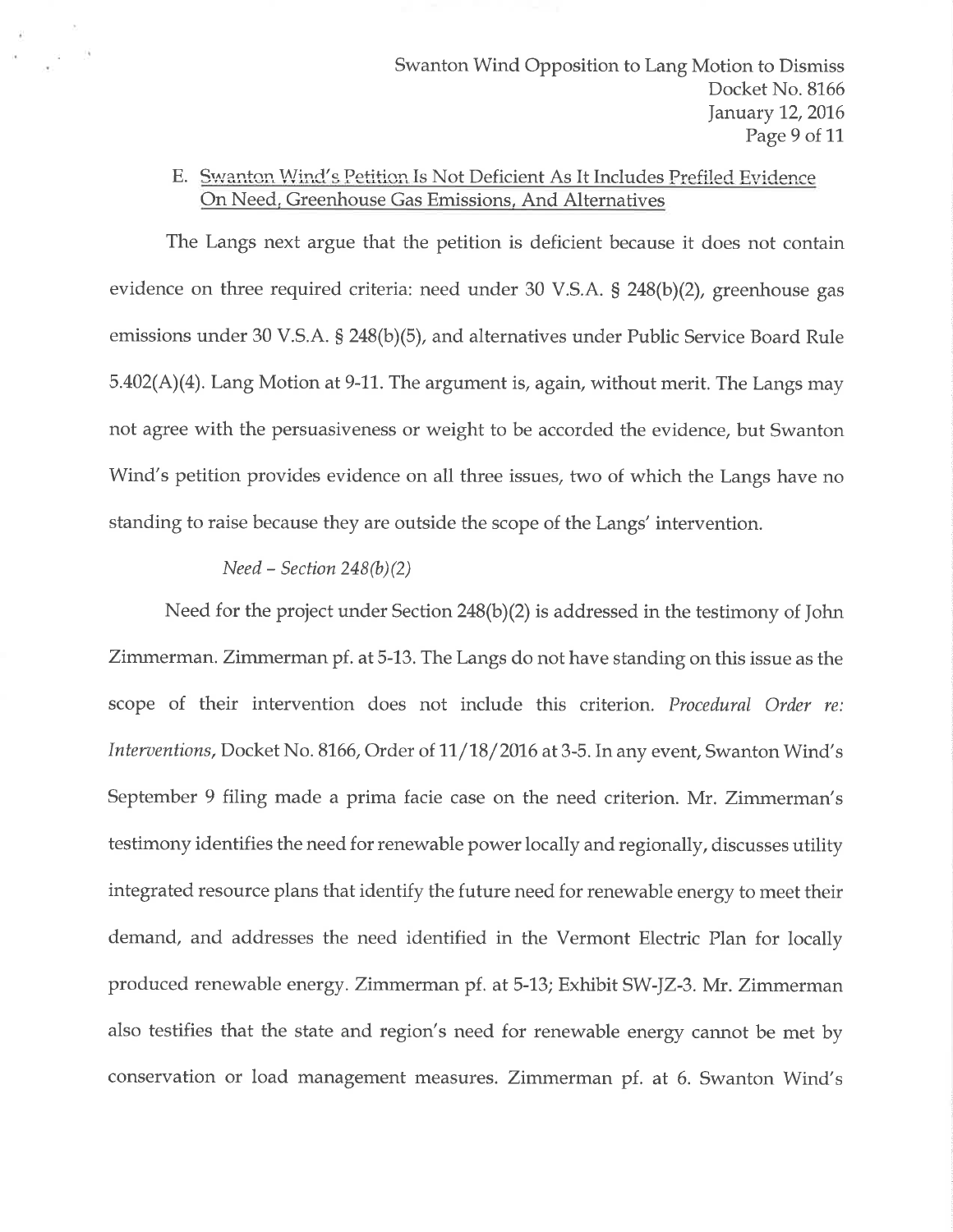September 9 petition was materially complete when filed because all of the applicable review criteria, including need, were addressed.

## Greenhouse Gas - Section  $248(b)(5)$

Like the issue of need, the question of impact on greenhouse gases from the Swanton Wind Project is outside the scope of the Langs' intervention and they have no basis to challenge the sufficiency of the petition on that issue. Procedural Order re: Interventions, Docket No. 8166, Order of 11/18/2016 at 3-5. Further, the petition and supporting materials make a prima facie case on greenhouse gas emissions through the prefiled testimony of Martha Staskus at page 12 and Exhibit SW-RWH -2 at pages 2 and 16. The Langs' motion to find the petition deficient on the issue of greenhouse gas impacts also must be denied.

#### Alternatives – Board Rule 5.402(A)(4)

Finally, the Langs argue that Swanton Wind did not satisfy the requirement of Board Rule  $5.402(A)(4)$  by failing to include a discussion of alternatives in its 45-day notice. Lang Motion at 10-11. Any omission in the 45-day notice has since been cured by Swanton Wind's September 9 submission and the discussion in it of various alternatives that led to the proposal before the Board. For example, Mr. Zimmerman testifies that neither conservation nor load management are reasonable alternatives to satisfy the need for renewable energy, and he describes the alternatives for energy sales that the project has explored. Zimmerman pf. at 6, 9. Ms. Staskus and Mr. Jewkes discuss the alternative site plans and project commitments that were considered to address stakeholder input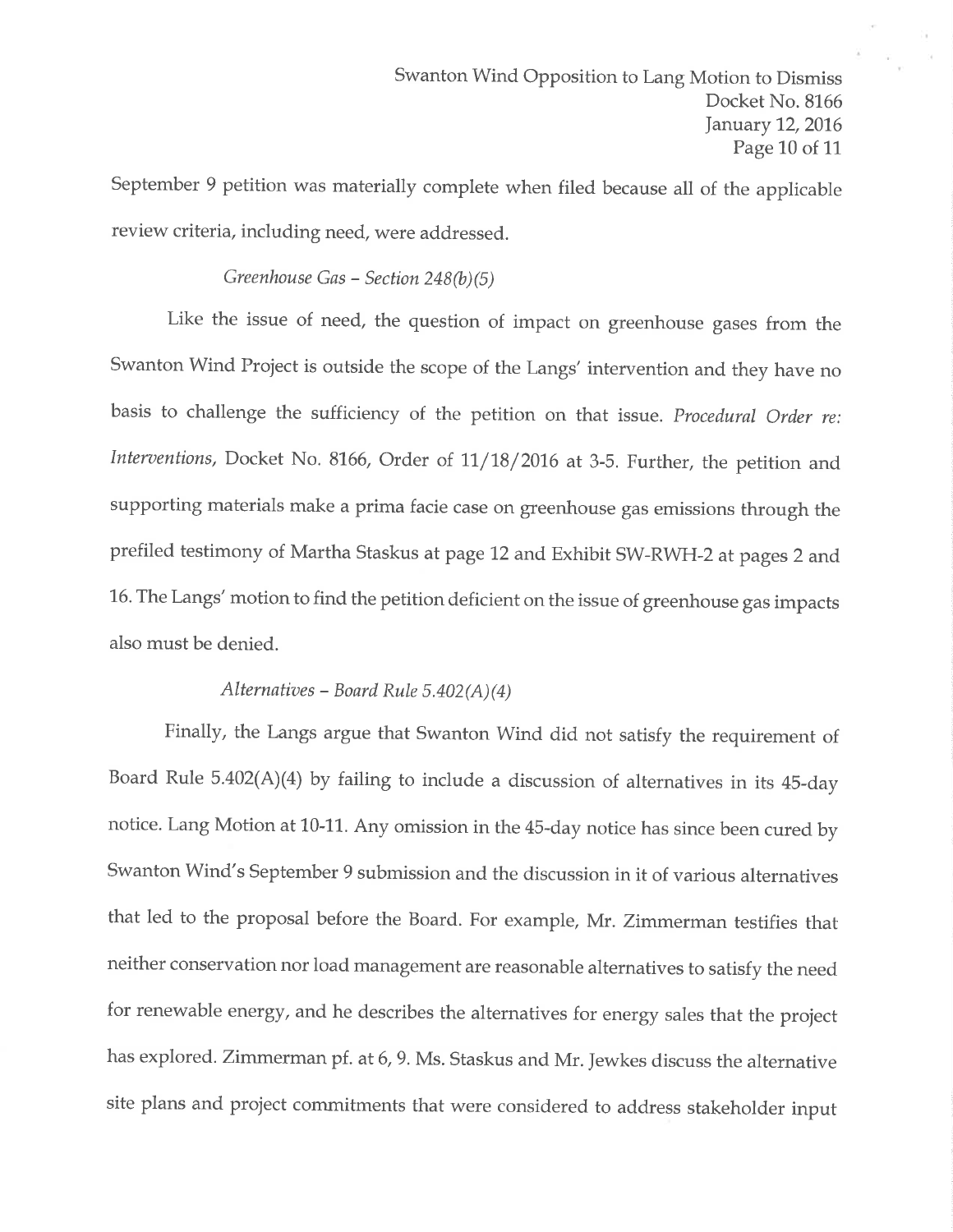and environmental site constraints. Staskus pf. at 10; Jewkes pf. at 5-7. Accordingly, the Swanton Wind's September 9 filing was not deficient and the Langs' motion must be denied.2

## Conclusion

Swanton Wind's petition was complete when filed and presented sufficient information to withstand a motion to dismiss under Rule 12(b)(6) and a deficiency claim under Board Rule 2.208. The Langs will have an opportunity to conduct discovery to explore their questions about Swanton Wind's proposal and the evidence offered in support of it. If in the unlikely event that the Board finds some deficiency in Swanton Wind's petition, it should afford the company a reasonable opportunity to cure.

Dated at Castleton, Vermont this  $12^{\circ}$ day of  $\overline{\phantom{a}}$  2017,

SWANTON WIND, LLC

Leslie A. Cadwell Legal Counselors & Advocates, PLC PO Box 827 Castleton, VT 05735 (802) 342-3114 lac@lac-lca.com Its Attorneys

<sup>&</sup>lt;sup>2</sup> To the extent the Langs' argument can be interpreted as a demand that Swanton Wind provide a leastcost alternatives analysis in its filing, the argument is misplaced. Non-utility generators like Swanton Wind are not subject to the requirement to provide such an analysis or an integrated resource plan. See In re Rutland Renewable Energy, Docket No. 8188, Order of 3/11/2015.